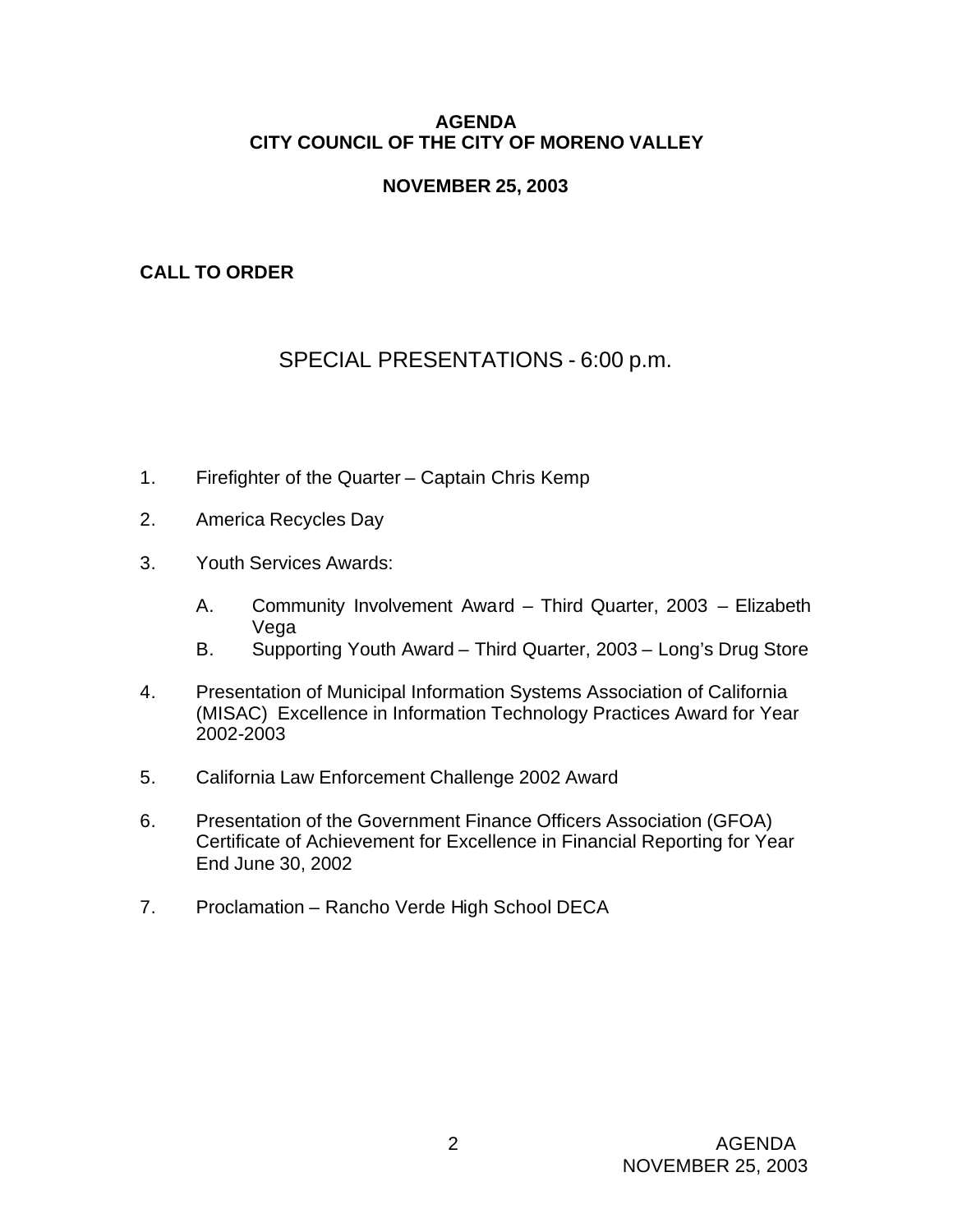#### **AGENDA JOINT MEETING OF THE CITY COUNCIL OF THE CITY OF MORENO VALLEY MORENO VALLEY COMMUNITY SERVICES DISTRICT COMMUNITY REDEVELOPMENT AGENCY OF THE CITY OF MORENO VALLEY**

#### **REGULAR MEETING - 6:30 P.M. NOVEMBER 25, 2003**

**CALL TO ORDER** (Joint Meeting of the City Council of the City of Moreno Valley, Moreno Valley Community Services District and the Community Redevelopment Agency of the City of Moreno Valley - actions taken at the Joint Meeting are those of the Agency indicated on each Agenda item)

### **PLEDGE OF ALLEGIANCE**

**INVOCATION** – Pastor John Milhouse, Calvary Chapel of Moreno Valley

#### **ROLL CALL**

#### **INTRODUCTIONS**

PUBLIC COMMENTS **ON MATTERS ON THE AGENDA** WILL BE TAKEN UP AS THE ITEM IS CALLED FOR BUSINESS, BETWEEN STAFF'S REPORT AND CITY COUNCIL DELIBERATION (SPEAKER SLIPS MAY BE TURNED IN UNTIL THE ITEM IS CALLED FOR BUSINESS.) Those wishing to speak should submit a BLUE speaker slip to the Bailiff. There is a three-minute limit per person. All remarks and questions shall be addressed to the presiding officer or to the City Council and not to any individual Council member, staff member or other person.

PUBLIC COMMENTS **ON MATTERS NOT ON THE AGENDA** UNDER THE JURISDICTION OF THE CITY COUNCIL WILL BE HEARD PRIOR TO CITY COUNCIL REPORTS AND CLOSING COMMENTS. IN THE EVENT THAT THE AGENDA ITEM FOR SUCH PUBLIC COMMENTS HAS NOT BEEN CALLED BY 9:00 P.M., IT SHALL BE CALLED AS THE NEXT ITEM OF BUSINESS FOLLOWING THE CONCLUSION OF ANY ITEM BEING HEARD AT 9:00 P.M. Those wishing to speak should submit a BLUE speaker slip to the Bailiff. There is a three-minute limit per person. All remarks and questions shall be addressed to the presiding officer or to the City Council and not to any individual Council member, staff member or other person.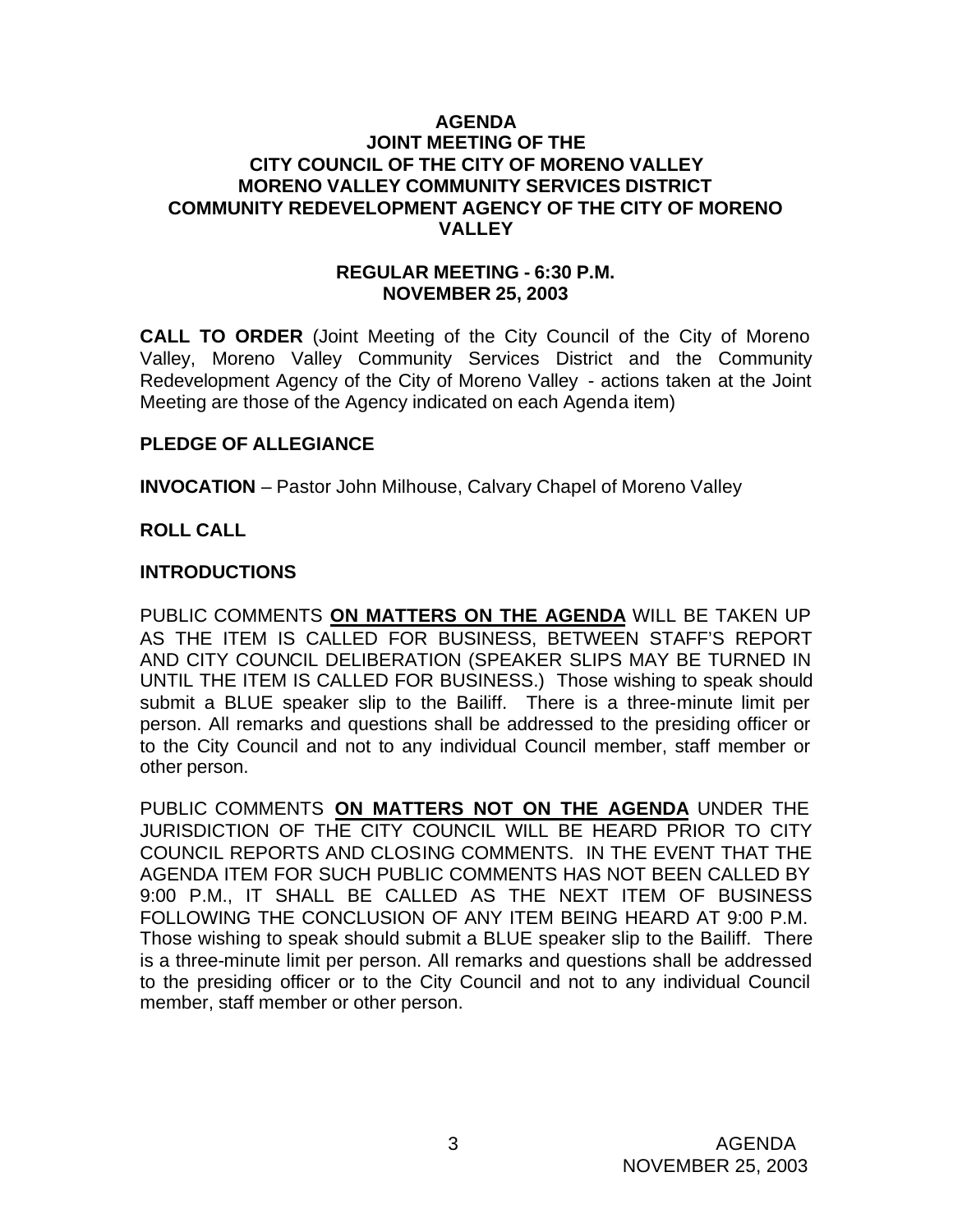### **JOINT CONSENT CALENDARS (SECTIONS A-C) OF THE CITY COUNCIL OF THE CITY OF MORENO VALLEY, MORENO VALLEY COMMUNITY SERVICES DISTRICT, COMMUNITY REDEVELOPMENT AGENCY OF THE CITY OF MORENO VALLEY, AND THE MORENO VALLEY PUBLIC FACILITIES FINANCING CORPORATION**

All items listed under the Consent Calendars, Sections A, B, and C, are considered to be routine and non-controversial, and may be enacted by one motion unless a member of the Council, Community Services District, or Redevelopment Agency requests that an item be removed for separate action. The motion to adopt the Consent Calendars is deemed to be a separate motion by each Agency and shall be so recorded by the City Clerk. Items withdrawn for report/discussion will be heard after public hearing items.

### **A. CONSENT CALENDAR** - **CITY COUNCIL**

- A1. ORDINANCES FIRST READING BY TITLE ONLY Recommendation: Waive reading of all Ordinance Introductions and read by title only.
- A2. MINUTES REGULAR MEETING OF OCTOBER 28, 2003 (Report of: City Clerk) Recommendation: Approve as submitted.
- A3. APPROVAL OF QUARTERLY INVESTMENT REPORT QUARTER ENDED SEPTEMBER 30, 2003 (Report of: Finance Department) Recommendation: Approve and accept the quarterly investment report, in compliance with California Government Code Section 53646.
- A4. APPROVAL OF FINAL MAP 26901, SINGLE FAMILY RESIDENTIAL PROJECT, AND ACCEPT AGREEMENT AND BONDS FOR THE PUBLIC RIGHT-OF WAY IMPROVEMENTS, NORTH OF TENNYSON ROAD, EAST OF CHAUCER STREET, SOUTH OF CITY LIMITS (SWC BOX SPRINGS, LLC) (Report of: Public Works Department) Recommendation: Approve Final Map 26901, authorize the City Clerk to sign the map and transmit said map to the County Recorder's Office for recordation; accept the bonds and Agreement for Public Improvements; authorize the Mayor to execute the agreement; and direct the City Clerk to forward the signed agreement to the County Recorder's Office for recordation.
- A5. APPROVAL OF FINAL MAP 30822, SINGLE FAMILY RESIDENTIAL PROJECT, AND ACCEPT AGREEMENT AND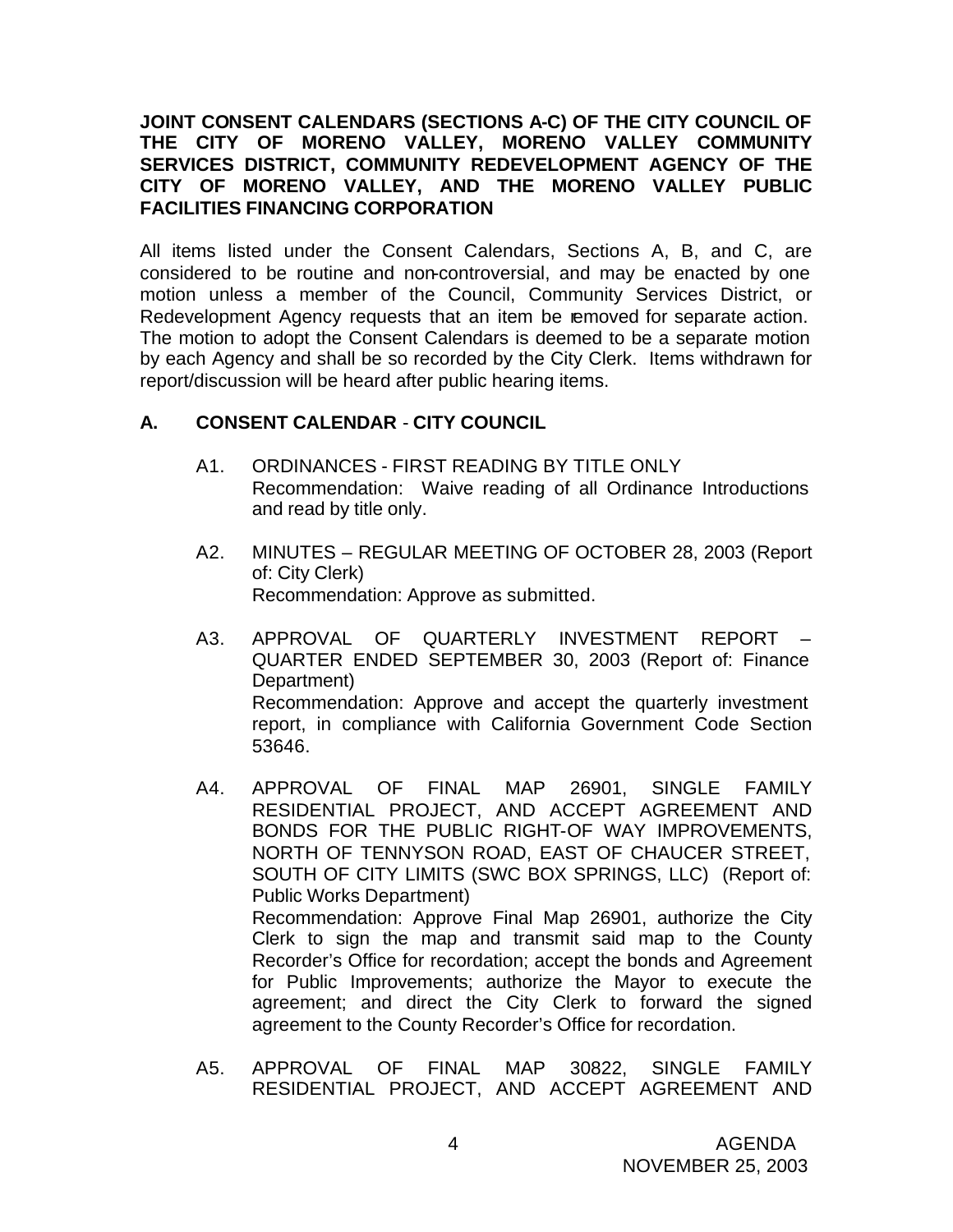BONDS FOR THE PUBLIC RIGHT OF WAY IMPROVEMENTS, SOUTH SIDE OF IRIS AVENUE, EAST OF LASSELLE STREET (PACIFIC COMMUNITIES BUILDER, INC.) (Report of: Public Works Department) Recommendation: Approve Final Map 30822, authorize the City

Clerk to sign the map and transmit said map to the County Recorder's office for recordation; accept the bonds and Agreement for Public Improvements; authorize the Mayor to execute the agreement; and direct the City Clerk to forward the signed agreement to the County Recorder's office for recordation.

- A6. APPROVAL OF FINAL MAP 29732 ACCEPT AGREEMENT AND BONDS FOR PUBLIC RIGHT OF WAY IMPROVEMENTS, NORTHEAST CORNER OF IRIS AVENUE AND OLIVER STREET (GREYSTONE HOMES, INC.) (Report of: Public Works Department) Recommendation: Approve Final Map 29732, authorize the City Clerk to sign the map and transmit said map to the County Recorder's office for recordation; accept the bonds and Agreement for Public Improvements; authorize the Mayor to execute the agreement; and direct the City Clerk to forward the signed agreement to the County Recorder's office for recordation.
- A7. APPROVAL OF FINAL MAP 29732-2 ACCEPT AGREEMENT AND BONDS FOR PUBLIC RIGHT OF WAY IMPROVEMENTS, NORTHEAST CORNER OF IRIS AVENUE AND OLIVER STREET (GREYSTONE HOMES, INC.) (Report of: Public Works Department) Recommendation: Approve Final Map 29732-2, authorize the City Clerk to sign the map and transmit said map to the County Recorder's office for recordation; accept the bonds and Agreement for Public Improvements; authorize the Mayor to execute the agreement; and direct the City Clerk to forward the signed agreement to the County Recorder's office for recordation.
- A8. NOTICE OF COMPLETION AND ACCEPTANCE OF FISCAL YEAR 2002/2003 SB821 BICYCLE AND PEDESTRIAN FACILITIES PROGRAM PROJECT, PROJECT NO. 03-12272220 (Report of: Public Works Department) Recommendation: Ratify Contract Change Order Nos. 1 and 2 (Final); accept the work as complete for the Fiscal Year 2002/2003 SB 821 Bicycle and Pedestrian Facilities Program constructed by Elite Bobcat Services, 1320 East Sixth Street, Suite 100, Corona, California 92879-1700; direct the City Clerk to record the Notice of Completion within ten (10) days, at the office of the County Recorder of Riverside County, as required by Section 3093 of the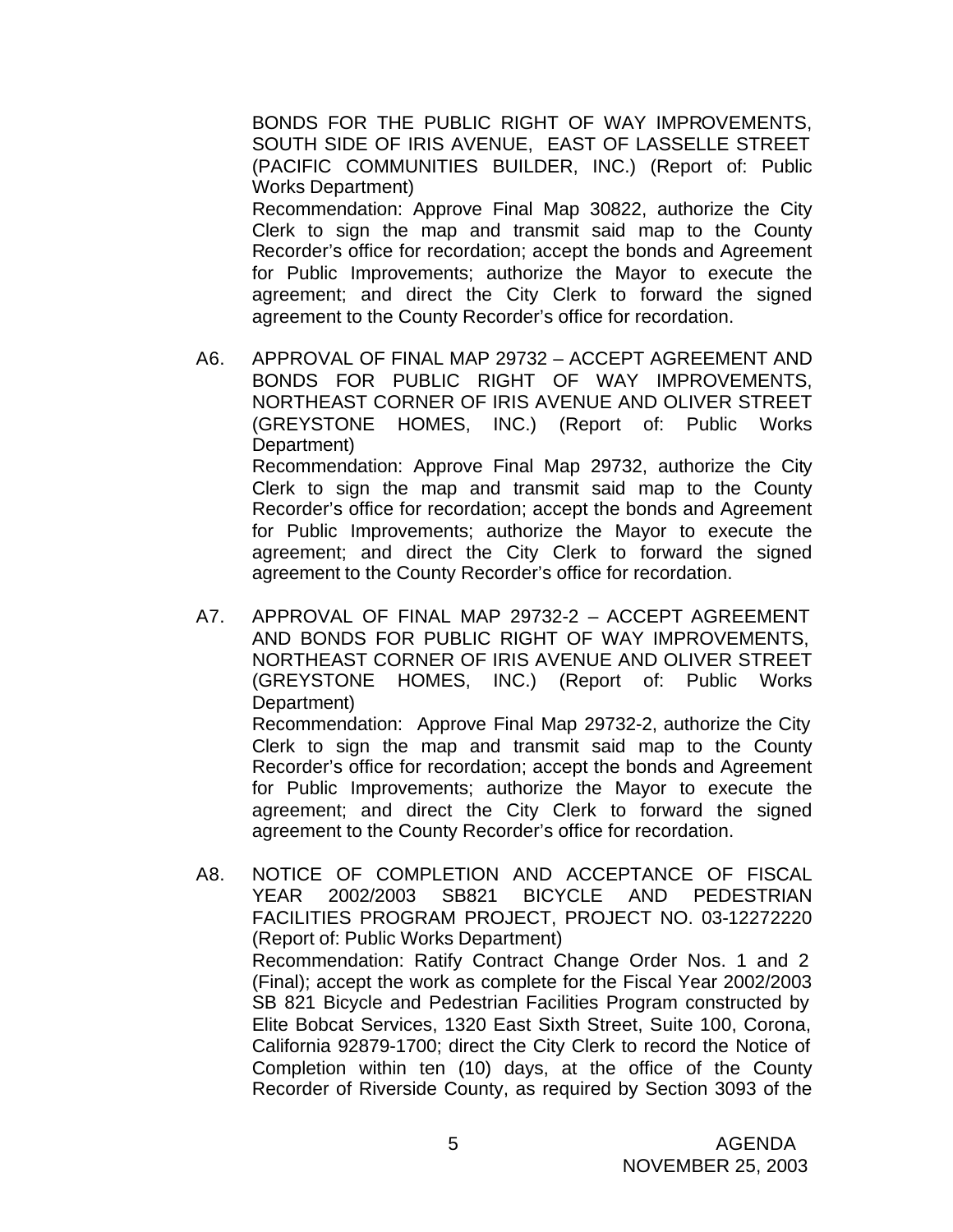California Civil Code; authorize the Director of Finance to release the retention to Elite Bobcat Services thirty-five (35) calendar days after the date of recordation of the Notice of Completion, if no claims are filed against the project and accept the improvements into the City's maintained road system.

- A9. BID AWARD OF LOW SULFUR DIESEL FUEL #2 AND UNLEADED GASOLINE (Report of: Public Works Department) Recommendation: Award the Purchase Order to supply fuel for City vehicle needs for FY 2003-04 to Falcon Fuel Incorporated, of Paramount, CA, the lowest responsible bidder and authorize the Finance Director to issue a Purchase Order to Falcon Fuel Incorporated in the amount of \$80,000 against account 755.75510.6381.
- A10. REQUEST FOR PURCHASE OF TWENTY-FIVE BATTERY BACKUP SYSTEM COMPONENTS, PROJECT NO. 03-12567322 (Report of: Public Works Department) Recommendation: Authorize the issuance of a Purchase Order to the U.S. Traffic Corporation in the amount of \$151,604, which includes the purchase amount, plus 5% contingency (Account No. 125.67322.7400).
- A11. CODE ENFORCEMENT GRANT PROGRAM FUNDING ALLOCATION (Report of: Community and Economic Development Department) Recommendation: Accept Code Enforcement Grant Program funding in the amount of \$141,886 from the State of California Department of Housing and Community Development; authorize a budget appropriation in the amount of \$141,886 to account 010.66110; and authorize a corresponding revenue budget in the amount of \$141,886 to account 010.0110.4611.
- A12. MINUTES SPECIAL MEETING OF NOVEMBER 4, 2003 (Report of: City Clerk's Department) Recommendation: Approve as submitted.
- A13. RESOLUTION AMENDING RESOLUTION 2003-07, ADOPTING SCHEDULES FOR CITY RECORDS CREATED AND MAINTAINED BY THE POLICE AND FIRE DEPARTMENTS (Report of: City Clerk's Department) Recommendation: Adopt Resolution No. 2003-86, amending Resolution No. 2003-07, adopting retention schedules for city records created and maintained by police and fire departments.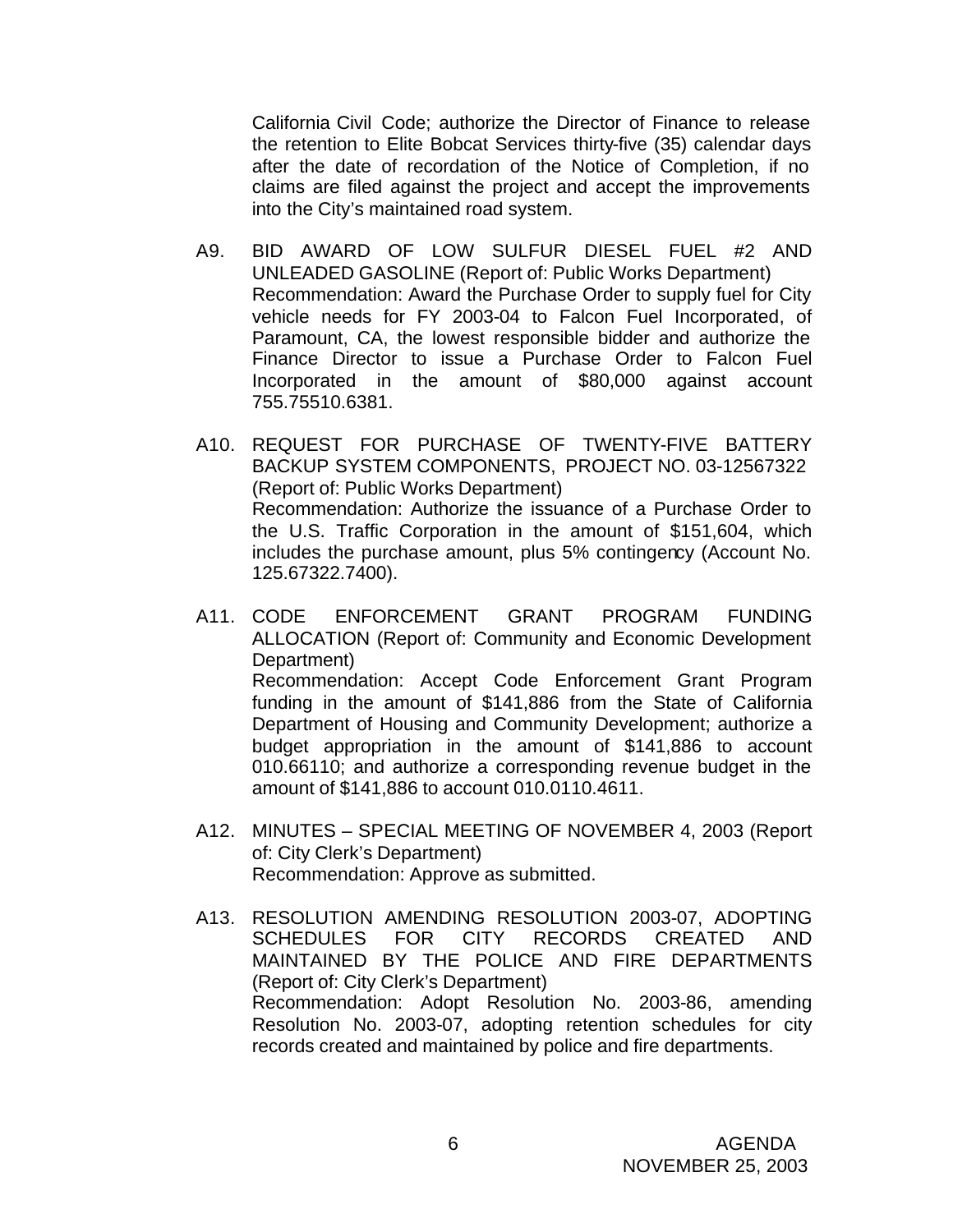#### Resolution No. 2003-86

A Resolution of the City Council of the City of Moreno Valley, California, Amending Resolution No. 2003-07, Adopting Retention Schedules for City Records Created and Maintained by the Police and Fire Department

A14. WARRANT REPORT (Report of: Finance Department) Recommendation: Adopt Resolution No. 2003-87, approving the Warrant Report, dated October, 2003 in the total amount of \$9,380,708.44.

Resolution No. 2003-87

A Resolution of the City Council of the City of Moreno Valley, California, Approving the Warrant Report dated October 31, 2003

A15. REVISION TO LEGISLATIVE POLICIES (Report of: City Clerk's Department)

Recommendation: That the City Council adopt the proposed revised legislative policies. It is staff's recommendation that the following listed obsolete policies be updated at this time in an effort to ensure that the city's legislative policies are current and functional: 1) Posting Requirements (Policy No. 1.2.); 2) City Council Recognition Policy (Policy No. 1.5); 3) Council Subcommittee Meetings (Policy No. 1.8); 4) Evaluations of Councilappointed Positions (Policy No. 2.13); 5) Videocassette Disposal (Policy No. 2.31); 6) Boards, Commissions and Committee Expenditure Policy (Policy No. 3.4) and 7) City Council Hospitality Policy (Policy No. 4.3)

A16. AGREEMENT FOR PROFESSIONAL CONSULTANT SERVICES FOR THE RECHE CANYON ROAD AND RECHE VISTA DRIVE ALIGNMENT STUDY (Report of: Public Works Department) Recommendation: Approve the Agreement for Professional Consultant Services with Lim & Nascimento (LAN) Engineering Corporation, 1887 Business Center Drive, #6, San Bernardino, CA 92408 to prepare a Project Study Report (PSR) and Preliminary Environmental Study (PES) for Reche Canyon Road and Reche Vista Drive; authorize the Mayor to execute a contract with Lim & Nascimento (LAN) Engineering Corporation; and authorize the issuance of a Purchase Order for Lim & Nascimento (LAN) Engineering Corporation in the amount of \$274,960 when the agreement has been signed by all parties.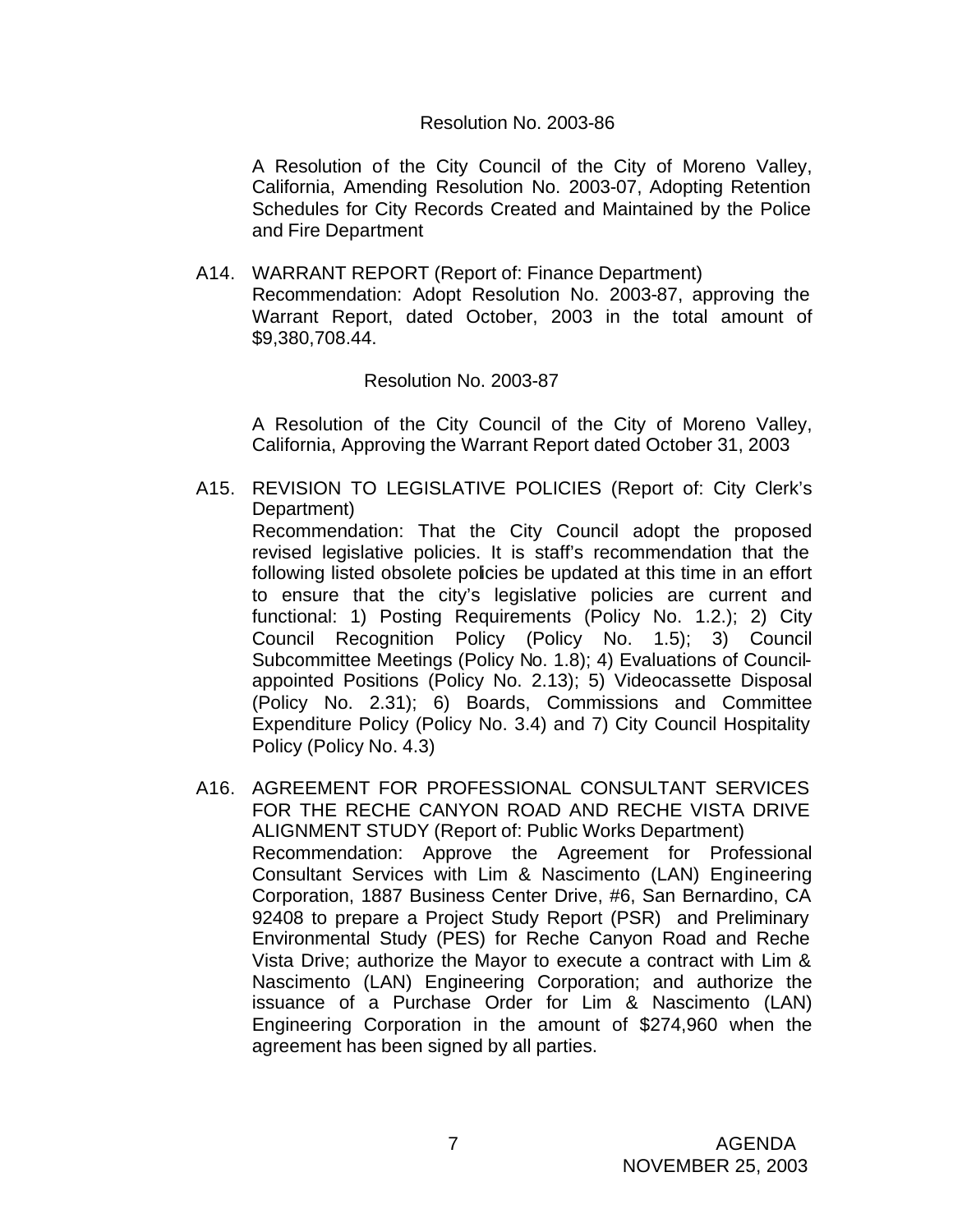### **B. CONSENT CALENDAR** - **COMMUNITY SERVICES DISTRICT**

- B1. ORDINANCES FIRST READING BY TITLE ONLY Recommendation: Waive reading of all Ordinance Introductions and read by title only.
- B2. MINUTES REGULAR MEETING OF OCTOBER 28, 2003 (Report of: City Clerk) Recommendation: Approve as submitted.
- B3. MINUTES SPECIAL MEETING OF NOVEMBER 4, 2003 (Report of: City Clerk's Department) Recommendation: Approve as submitted
- B4. COMMUNITY FACILITIES DISTRICT NO. 1 (NEIGHBORHOOD PARK MAINTENANCE) ANNEXATION 2003-1 (Report of: Public Works Department) Recommendation: Adopt Resolution No. CSD 2003-28; a Resolution of the Moreno Valley Community Services District of the City of Moreno Valley, California, certifying the results of an election and adding property to Community Facilities District No. 1 ("CFD No. 1").

### Resolution No. CSD 2003-28

 Resolution of the Moreno Valley Community Services District of the City of Moreno Valley, California, Certifying the Results of an Election and Adding Property to Community Facilities District No. 1

# **C. CONSENT CALENDAR** - **COMMUNITY REDEVELOPMENT AGENCY**

- C1. ORDINANCES FIRST READING BY TITLE ONLY Recommendation: Waive reading of all Ordinance Introductions and read by title only.
- C2. MINUTES REGULAR MEETING OF OCTOBER 28, 2003 (Report of: City Clerk) Recommendation: Approve as submitted
- C3. MINUTES SPECIAL MEETING OF NOVEMBER 4, 2003 (Report of: City Clerk's Department) Recommendation: Approve as submitted
- C4. AGREEMENT TO RELEASE PLANNING AREA 28 (PA 28) WITH EMPIRE LAND LLC IN THE MORENO VALLEY SPECIFIC PLAN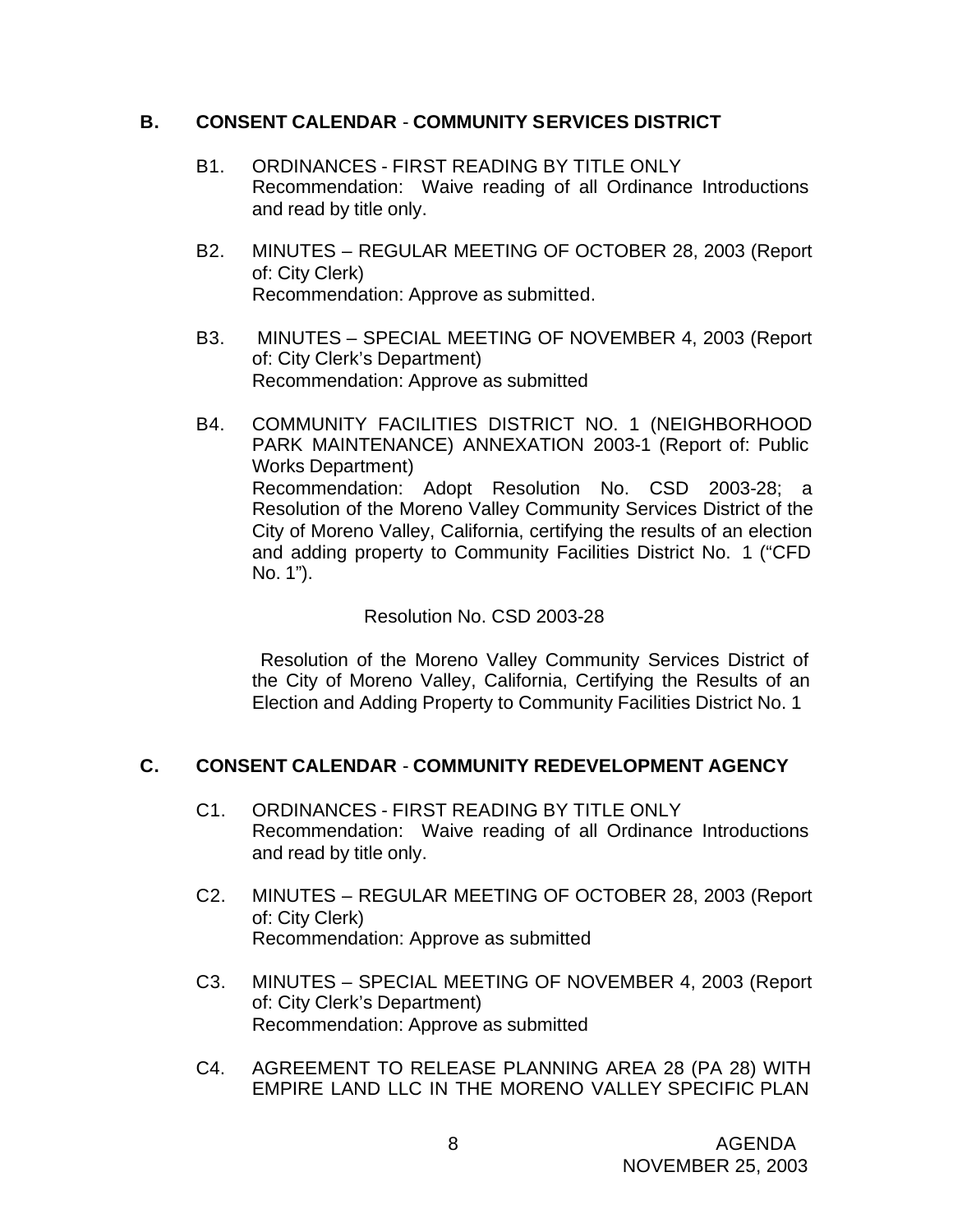(Report of: Parks and Recreation Department)

Recommendation: Approve the proposed Agreement with Empire Land LLC in the Moreno Valley Specific Plan to release the developer from the obligation to provide land and develop a park site on Planning Area 28 and instead provide the funding to the CSD for a park on the RCCMV campus; and authorize the City Clerk to record the Agreement for Release of Planning Area 28 of the Moreno Valley Ranch Specific Plan with Empire Land LLC.

### **D. PUBLIC HEARINGS**

Questions or comments from the public on a Public Hearing matter are limited to five minutes per individual and must pertain to the subject under consideration.

Those wishing to speak should complete and submit a GOLDENROD speaker slip to the Bailiff.

D1. PUBLIC HEARING REGARDING MAIL BALLOT PROCEEDINGS FOR TENTATIVE TRACTS 30319 AND 30233 (AND ALL AFFECTED PHASES) FOR APPROVAL OF THE NATIONAL POLLUTANT DISCHARGE ELIMINATION SYSTEM (NPDES) REGULATORY RATE SCHEDULE. SOUTH SIDE OF MARIPOSA AVENUE AND WEST SIDE OF LASSELLE STREET (TRACT 30319), SOUTH SIDE OF JOHN F. KENNEDY BETWEEN CACTUS AVENUE AND CHAMPIONSHIP DRIVE (TRACT 30233) (Report of: Public Works Department) Recommendation: That the City Council after conducting the public

hearing:

- 1. Tabulate the mail ballot(s) for approval of the NPDES regulatory rate schedule and maximum annual rate;
- 2. Verify and accept the results of the mail ballot proceedings as identified on the Official Tally Sheet and Assessor Parcel Number (APN) listing;
- 3. Receive and file with the City Clerk's Office the accepted Official Tally Sheet and APN listing; and
- 4. If approved, authorize and impose the applicable NPDES annual regulatory rate.
- D2. A PUBLIC HEARING REGARDING AN ORDINANCE FOR A SPECIFIC PLAN AMENDMENT (P02-074) TO CHANGE THE LAND USE DESIGNATION TO CC (COMMUNITY COMMERCIAL)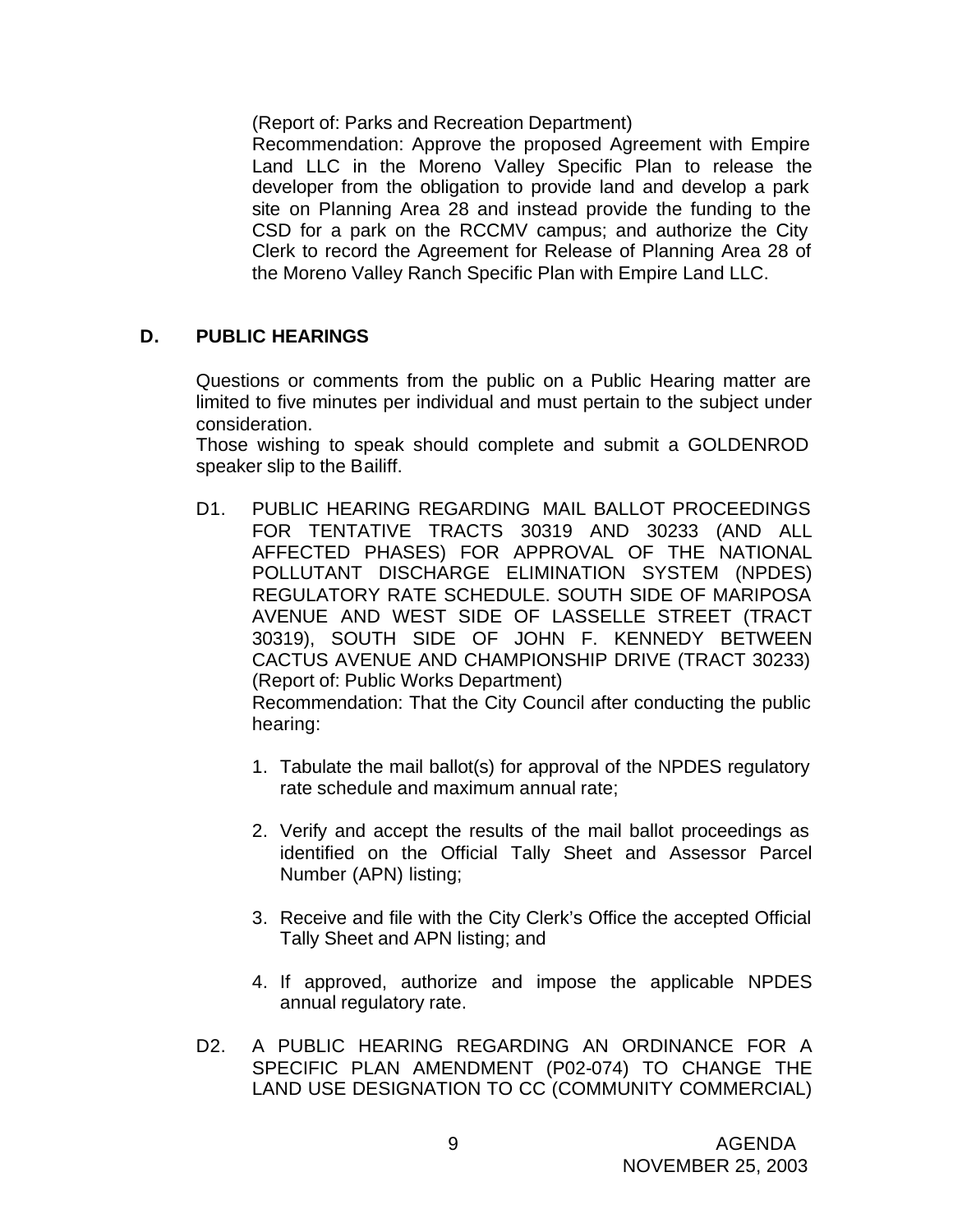AND R-15 (RESIDENTIAL 15), INCLUDING THE MODIFICATION OF POLE SIGN AND LANDSCAPE PARKING LOT STANDARDS WITHIN PHASE 3 OF THE MORENO VALLEY AUTO MALL SPECIFIC PLAN NO. 209. SAID PROJECT WILL ALSO INCLUDE RESOLUTIONS FOR A MASTER PLOT PLAN (PA02-0099) FOR A 351,659 SQUARE FOOT SHOPPING CENTER AND ADDITIONAL PARCEL FOR UP TO 300 FUTURE MULTIPLE-FAMILY DWELLING UNITS, INCLUDING A PLOT PLAN (PA02- 0101) FOR A 227,194 SQUARE FOOT ANCHOR RETAILER, A TENTATIVE PARCEL MAP (PA02-0100) TO SUBDIVIDE A 71.86 GROSS ACRE SITE INTO 18 INDIVIDUAL LOTS AND A LETTERED LOT AND THE CERTIFICATION OF AN ENVIRONMENTAL IMPACT REPORT (EIR). THE PROJECT IS LOCATED ON THE SOUTHWEST CORNER OF HIGHWAY 60 AND MORENO BEACH DRIVE AND IS SUBMITTED BY LJC ENTERPRISES (Report of: Community and Economic Development Department)

Recommendation: The Planning Commission recommends that the City Council conduct a public hearing to:

1. Approve Resolution No. 2003-89 for certification of the Environmental Impact Report, including a Statement of Overriding Considerations and required Mitigation Monitoring Program for P02-074 (Specific Plan Amendment), PA02-0099 (Master Plot Plan), PA02-0101 (Plot Plan), and PA02-0100 (Tentative Parcel Map), pursuant to the California Environmental Quality Act (CEQA) Guidelines;

#### Resolution No. 2003-89

A Resolution of the City Council of the City of Moreno Valley, Certifying the Final Environmental Impact Report, Adoption of the Findings and Statement of Overriding Considerations, and Approval of the Mitigation Monitoring Program for Amendment No. 4 of the Moreno Valley Auto Mall Specific Plan (Sp 209), Generally Located on the Southwest Corner of Highway 60 and Moreno Beach Drive

2. Introduce Ordinance No. 644 thereby approving P02-074 (Specific Plan Amendment) based on the findings in the City Council Ordinance (Attachment 3) for Amendment No. 4 of the Moreno Valley Auto Mall Specific Plan (No. 209), amending Phase 3 of the specific plan in full, including the elimination of original design manual and specific plan text for Phase 3, an associated amendment of the Official Zoning Atlas from D (Dealerships), C (Commercial) and PD (Planned Development)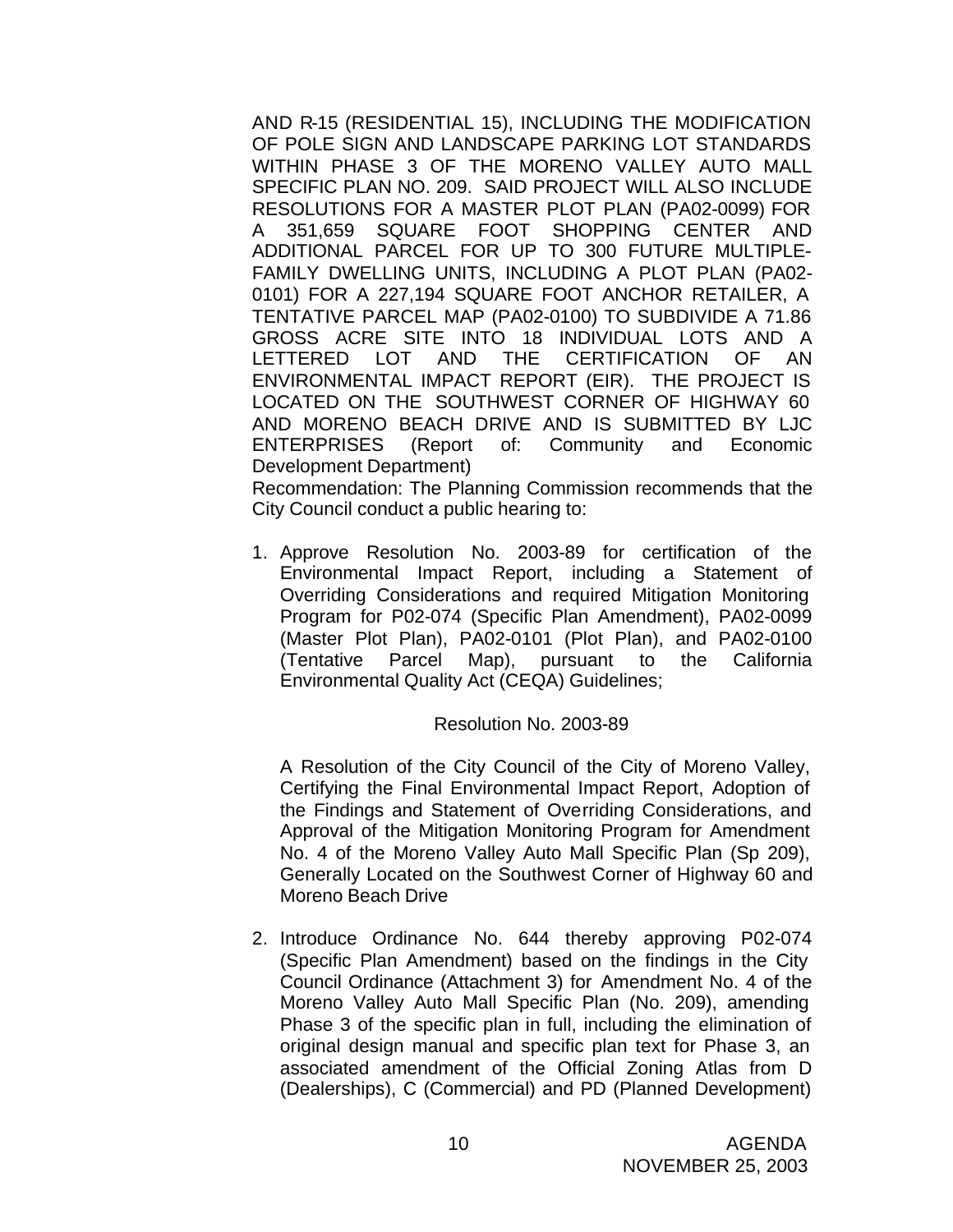to CC (Community Commercial) for 42.63 acres of the plan and R-15 (Residential-15) on approximately 20 acres of the plan (An additional 9.23 acres will remain as open space area), and minor modifications to interior parking lot landscape standards established within the Municipal Code;

### Ordinance No. 644

An Ordinance of the City Council of the City of Moreno Valley, California (P02-074), Approving Specific Plan Amendment No. 4 to the Moreno Valley Auto Mall Specific Plan (No. 209) to Modify Phase 3 In Full, Revert to Regulations of the Municipal Code and Change the Land Use Designation on a Major Portion of the Site From D (Dealership), C (Commercial) and PD (Planned Development) to CC (Community Commercial), which Includes 38.87 Net Acres (42.63 Gross Acres) and R-15 (Residential-15 Units Per Acre) which Includes 20.00 Net Acres (25.68 Gross Acres) and Amend the Official Zoning Atlas for a 71.86 Acre Parcel of Land. The Amendment Also Proposes Height Modifications for Signs and Allows for an Adjustment of Interior Parking Lot Landscape Requirements. The Site Is Located on the Southwest Corner of Highway 60 and Moreno Beach Drive at the Moreno Beach Drive Off Ramp.

3. Approve Resolution No. 2003-90 hereby approving PA02-0099 (Master Plot Plan) and PA02-0101 (Plot Plan), based on the findings included in the resolution and conditions of approval, including a Mitigation Monitoring Program, attached as Exhibits A and B to the resolution;

### Resolution No. 2003-90

A Resolution of the City Council of the City of Moreno Valley Approving PA02-0099 (Master Plot Plan) for a 351,659 Square Foot Commercial Center and a Future Residential Component Consisting of up to 300 Multiple Family Units and PA02-0101 (Plot Plan), Including a 227,194 Square Foot Anchor Retail Tenant Within the Moreno Valley Auto Mall Specific Plan (SP No. 209)

4. Approve Resolution No. 2003-91 thereby approving PA02-0100 Tentative Parcel Map No. 30882), based on the findings included in the resolution and conditions of approval, including a Mitigation Monitoring Program, attached as Exhibits A and B to the resolution;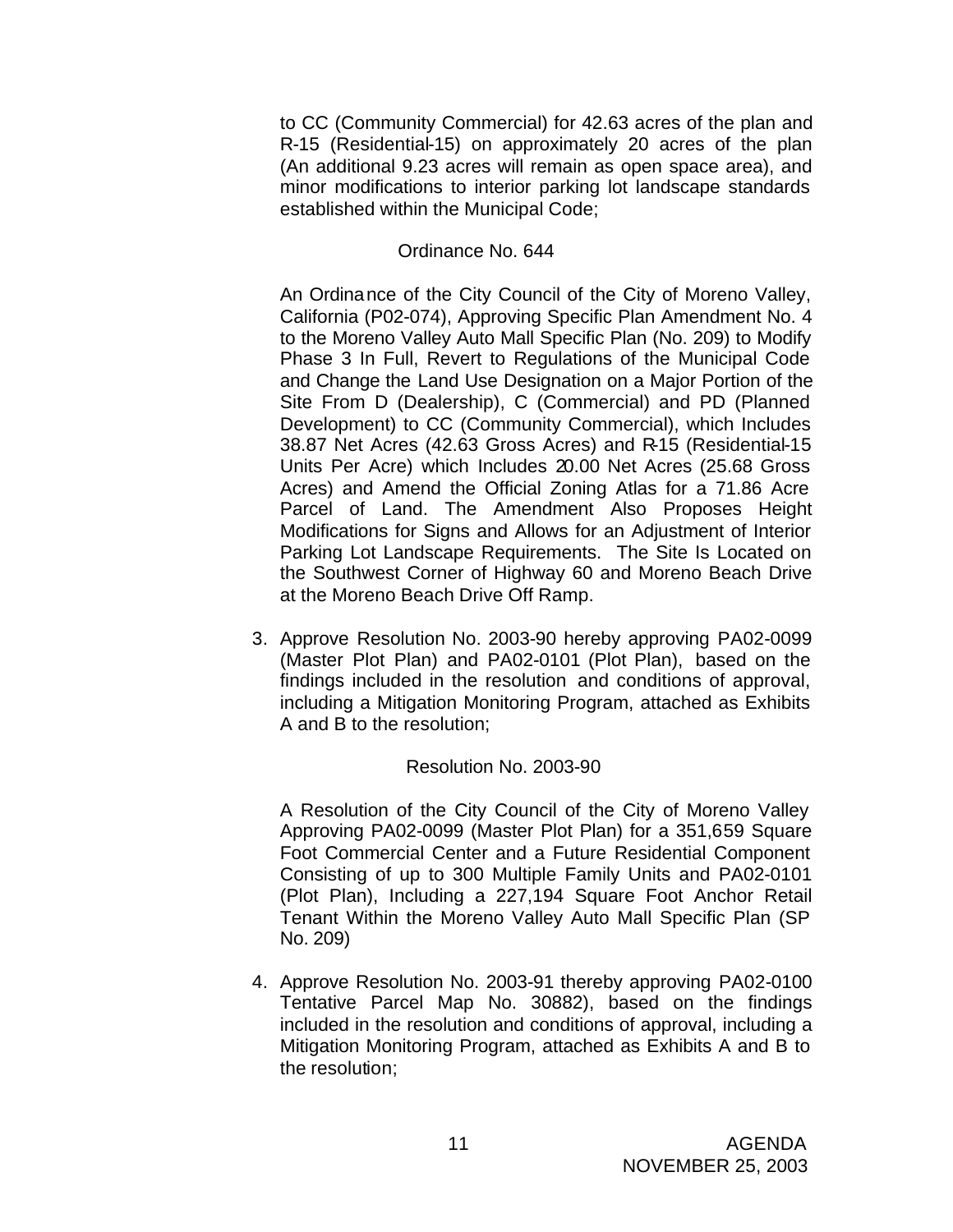#### Resolution No. 2003-91

A Resolution of the City Council of the City of Moreno Valley Approving PA02-0100 (Tentative Parcel Map No. 30882) for an 18 Lot Subdivision of Land, Including 17 Commercial Lots for an Integrated Retail Shopping Center, One Residential Lot for up to 300 Future Multi-Family Residential Housing Units and a Lettered Lot on 71.86 Acre Parcel of Land Within the Moreno Valley Auto Mall Specific Plan (SP No. 209)

D3. A PUBLIC HEARING REGARDING AN APPEAL OF THE PLANNING COMMISSION'S SEPTEMBER 25, 2003, APPROVAL OF PA 03-0042 OR TENTATIVE TRACT MAP 31212, A TENTATIVE TRACT MAP TO SUBDIVIDE 37.38 NET ACRES IN THE R5 ZONE INTO 146 SINGLE-FAMILY RESIDENTIAL LOTS. THE SITE IS LOCATED AT THE SOUTHEAST CORNER OF COTTONWOOD AVENUE AND MORRISON STREET (Report of: Community and Economic Development Department) Recommendation: That the City Council subsequent to the public hearing for the appeal of the action taken by the Planning Commission to approve Tentative Tract Map No. 31212 (PA03- 0042), adopt City Council Resolution No. 2003-85 adopting a Negative Declaration for PA03-0042, in that this application will not result in significant impacts; and approving PA03-0042 or Tentative Tract Map No. 31212, subject to the conditions of approval included as Exhibit A.

### Resolution No. 2003-85

A Resolution of the City Council of the City of Moreno Valley, California, Approving PA03-0042 or Tentative Tract Map No. 31212, A 146-Lot Single-Family Residential Subdivision on 37.38 Net Acres Located at the Southeast Corner of Cottonwood Avenue and Morrison Street

D4. REVIEW AND APPROVAL OF THE CITY'S ADOPTION OF THE MULTI-SPECIES HABITAT CONSERVATION PLAN (MSHCP) AND ADOPTION OF MITIGATION FEE PERTAINING TO THE MSHCP (CONTINUED FROM OCTOBER 14, 2003) (Report of: Community and Economic Development Department) Recommendation: A continuance is requested from the November 25 City Council meeting to address several issues discussed at the City Council Study Session meeting on November 18. These issues include the appropriate indemnification for the City, the voting structure for the Regional Conservation Authority (RCA), and the provision for additional exemptions to be included in the fee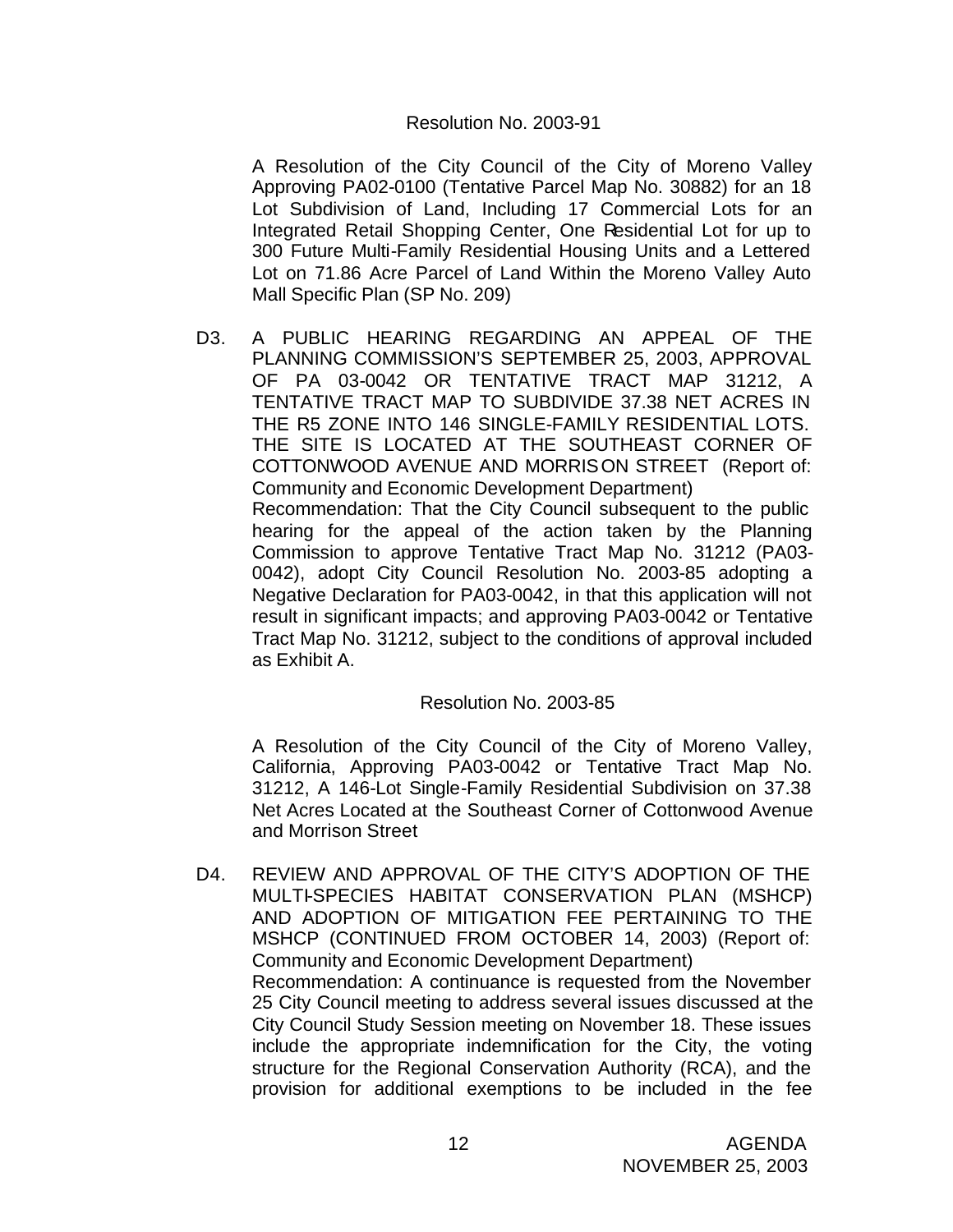ordinance. City staff will be working with the County and Western Riverside Council of Governments to resolve these items prior to rescheduling of this item for City Council review. Therefore, an indefinite continuance is recommended.

## **E. ITEMS REMOVED FROM CONSENT CALENDARS FOR DISCUSSION OR SEPARATE ACTION**

# **F. REPORTS**

F1. INTRODUCTION OF ORDINANCE NO. 635 REPEALING AND REENACTING CHAPTER 11.40 OF TITLE 11 OF THE CITY OF MORENO VALLEY MUNICIPAL CODE, RELATING TO THE USE OF PARKS AND RECREATION FACILITIES; AND INTRODUCTION OF CSD ORDINANCE NO. 42 APPROVING THE USE OF PARKS AND RECREATION FACILITIES AND RESCINDING CERTAIN PRIOR ENACTMENTS (CONTINUED FROM OCTOBER 28, 2003) (Report of: Parks and Recreation Department)

Recommendation: That the City Council Introduce Ordinance No. 635, repealing and reenacting Chapter 11.40 of Title 11 of the City of Moreno Valley Municipal Code relating to the use of parks and recreation facilities (roll call required); and

Ordinance No. 635

An Ordinance of the City Council of the City of Moreno Valley, California, Repealing and Reenacting Chapter 11.40 of Title 11 of the City of Moreno Valley Municipal Code Relating to the Use of Parks and Recreation Facilities

That the City Council, acting in their capacity as President and Board of Directors for the Moreno Valley Community Services District, introduce CSD Ordinance No. 42 relating to the use of parks and recreation facilities and rescinding certain prior enactments (roll call required).

Ordinance No. CSD 42

An Ordinance of the Moreno Valley Community Services District of the City of Moreno Valley, California, Approving the Use of Parks and Recreation Facilities and Rescinding Certain Prior Enactments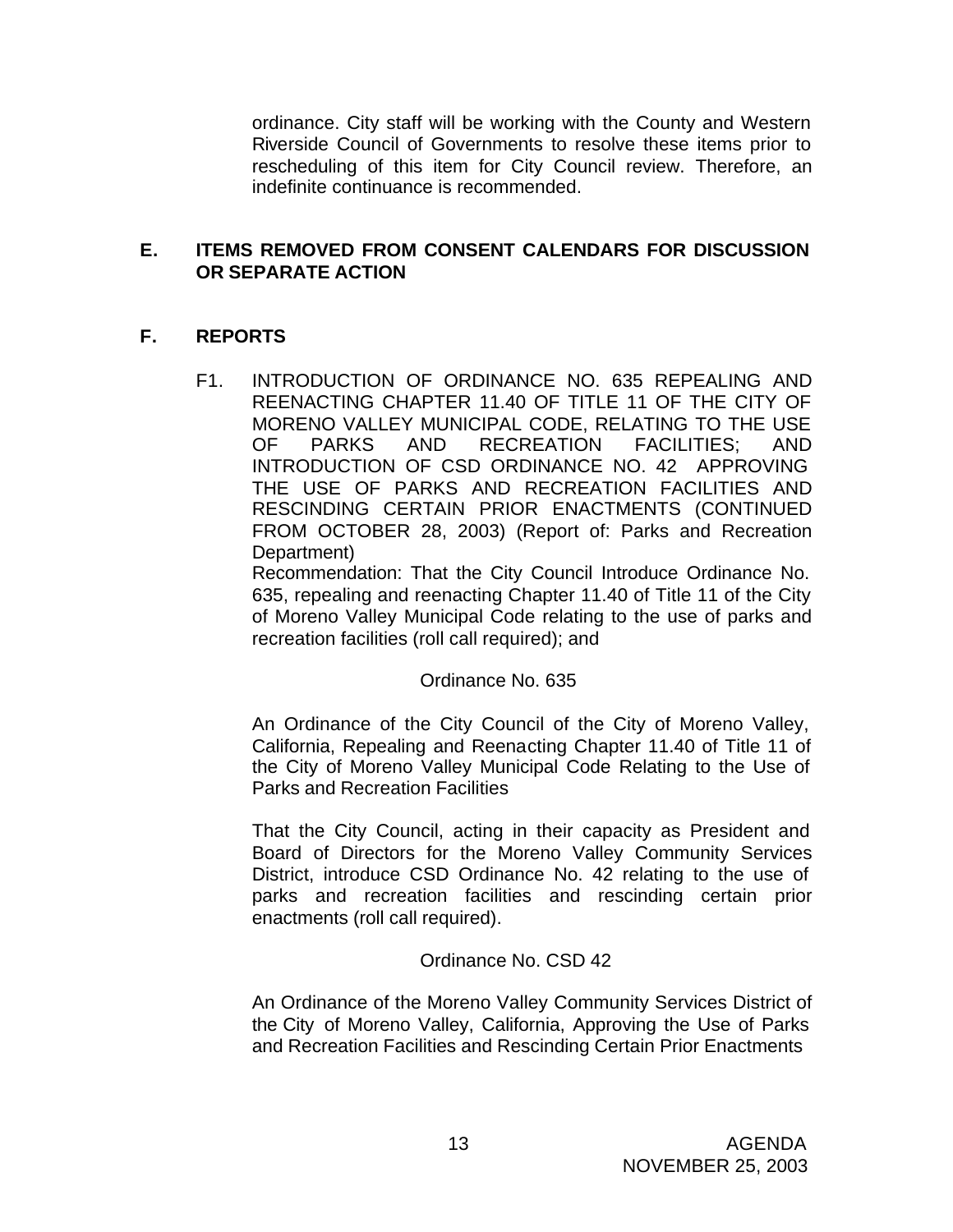- F2. APPOINTMENT TO THE PARKS AND RECREATION ADVISORY COMMITTEE – TEENAGE MEMBER (Report of: City Clerk's Department) Recommendation: That the City Council appoint Martha Arciniega to the Parks and Recreation Advisory Committee as the teenage member for a term expiring November 25, 2006, or upon high school graduation, whichever comes first.
- F3. DEBT SERVICE REPORT (Report of: Finance Department) Recommendation: That the City Council receive and file this report, which provides an update on the City's outstanding debt and the amount required to service the debt annually.
- F4. CSD ORDINANCE INCREASING AND ESTABLISHING FEES (Report of: Parks and Recreation Department) Recommendation: That the City Council, acting in their capacity of President and Board of Directors of the Moreno Valley Community Services District, review the proposed fee schedule for fiscal year 2003/2004 to introduce Ordinance No. CSD 43, increasing and establishing specified fees for recreational activities, parks, and facilities including the use of the Mobile Stage Unit and rescinding certain prior enactments (roll call required) effective January 7, 2004.

### Ordinance No. CSD 43

An Ordinance of the Moreno Valley Community Services District of the City of Moreno Valley, California, Increasing and Establishing Specified Fees for Recreational Activities, Parks, the Use of the Moreno valley Senior Community Center, the Use of the Towngate Community Center, the Use of the Equestrian Park, the Use of the Mobile Stage Unit, the Use of the Valley Skate Park and Rescinding Certain Prior Enactments

- F5. LEGISLATIVE YEAR-END SUMMARY (Report of: Administrative Services Department) Recommendation: That the City Council receive and file the final Legislative Status Report for the year, which is provided as information.
- F6. CITY MANAGER'S REPORT (Informational Oral Presentation not for Council action)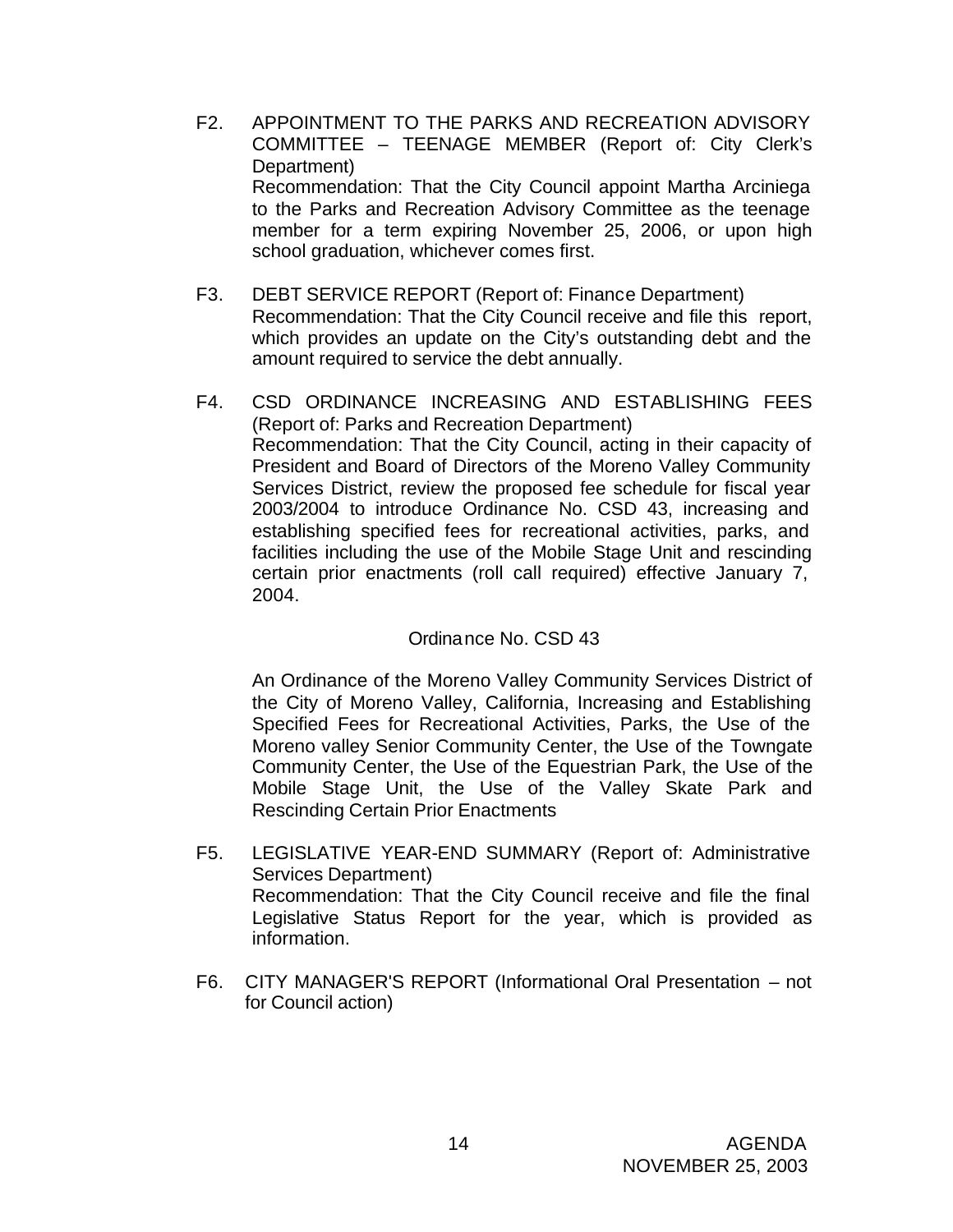# **G. LEGISLATIVE ACTIONS**

### ORDINANCES - 1ST READING AND INTRODUCTION

G1. INTRODUCTION OF ORDINANCE NO. 643, REPEALING RESOLUTION 2003-45 AND ADDING OR AMENDING CERTAIN SECTIONS OF TITLE 9 RELATING TO COMMERCIAL AND INDUSTRIAL DISTRICTS, LANDSCAPE REQUIREMENTS, MONUMENT SIGNAGE, AND OTHER DEVELOPMENT STANDARDS (Report of: City Attorney's Office) Recommendation: That City Council introduce Ordinance No. 643, repealing Resolution 2003-45 and adding or amending certain sections of Title 9 of the City of Moreno Valley Municipal Code, relating to commercial and industrial districts, landscaping requirements, monument signage, and other development standards.

### Ordinance No. 643

An Ordinance of the City Council of the City of Moreno Valley, California, Repealing Resolution Number 2003-45; Amending Table 9.04.040-7, Sections 9.05.040, 9.07.030, and 9.017.020; and Adding Sections 9.09.220 and 9.09.230 to Title 9 of the City of Moreno Valley Municipal Code Relating to Commercial and Industrial Districts, Landscape Requirements, Monument Signage, and other Development Standards

G2. ADOPT RESOLUTION NO. 2003-88 DENYING PA03-0022 FOR THE DEVELOPMENT OF A 10.42 ACRE PARCEL OF LAND INTO A 176 UNIT APARTMENT COMPLEX WITH ACCESSORY USES WITHIN PLANNING AREA NO. 54 OF THE MORENO VALLEY RANCH SPECIFIC PLAN (SP NO. 193), AND P02-058 FOR A SPECIFIC PLAN AMENDMENT (NO. 10) TO THE MORENO VALLEY SPECIFIC PLAN (NO. 193), MODIFYING PARKING STANDARDS, CHANGING THE LAND USE DESIGNATION FROM C (COMMERCIAL) TO H (HIGH DENSITY RESIDENTIAL) AND AMENDING THE OFFICIAL ZONING ATLAS FOR PLANNING AREA 54 (Report of: Community and Economic Development Department)

Recommendation: Adopt Resolution No. 2003-88

### Resolution No. 2003-88

A Resolution of the City Council of the City of Moreno Valley Denying PA03-0022 for the Development of a 10.42 Acre Parcel of Land into a 176 Unit Apartment Complex With Accessory Uses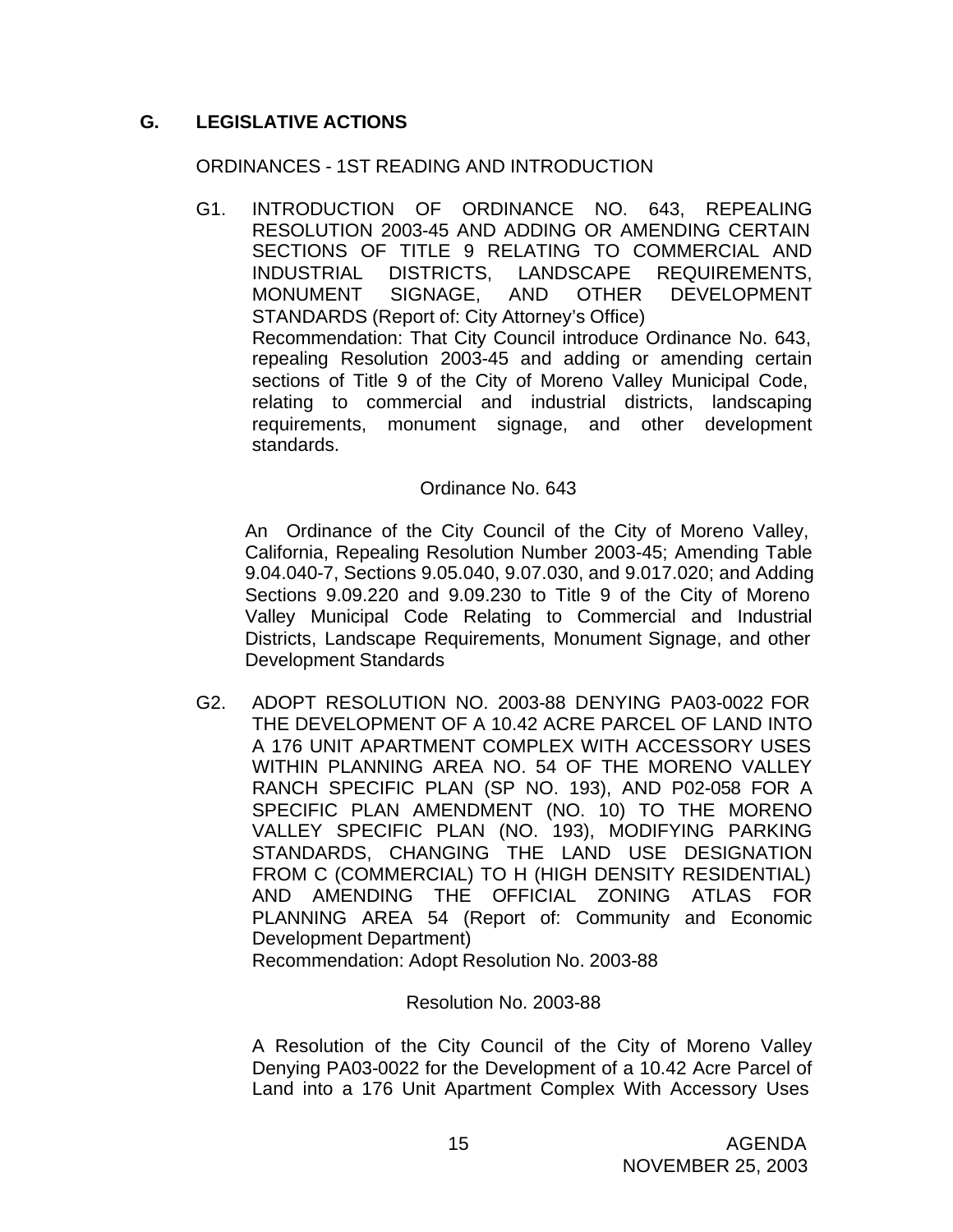Within Planning Area No. 54 of the Moreno Valley Ranch Specific Plan (Sp No. 193), And P02-058 for a Specific Plan Amendment (No. 10) to the Moreno Valley Specific Plan (No. 193), Modifying Parking Standards, Changing The Land Use Designation From C (Commercial) to H (High Density Residential) and Amending the Official Zoning Atlas for Planning Area 54

#### ORDINANCES - 2ND READING AND ADOPTION

G3. ORDINANCE NO. 640, AN ORDINANCE OF THE CITY COUNCIL OF THE CITY OF MORENO VALLEY, CALIFORNIA, (1) AMENDING THE MORENO VALLEY SPECIFIC PLAN (AMENDMENT NO. 12) BY CHANGING THE ZONING DESIGNATIONS FOR PLANNING AREAS 28, 29, 30, 31 AND 32 (GENERALLY LOCATED AT THE SOUTHEAST AND SOUTHWEST CORNERS OF IRIS AVENUE AND LASSELLE STREET), AMENDING THE MORENO VALLEY RANCH DESIGN MANUAL AND OFFICIAL ZONING ATLAS IN ACCORDANCE WITH SAID ZONE CHANGES AND AMENDING CERTAIN PARKING AND BUILDING SEPARATION STANDARDS; AND (2) AMENDING THE MORENO VALLEY RANCH SECOND AMENDMENT DEVELOPMENT AGREEMENT TO ALLOW PAYMENT OF FEES IN-LIEU OF DEDICATION OF PLANNING AREA 28 PRIOR TO DEVELOPMENT OF PLANNING AREAS 28, 29, 30, 31, 32, 21 AND 21A (21 AND 21A ARE GENERALLY LOCATED AT THE NORTHEAST CORNER OF LASSELLE STREET AND KRAMERIA AVENUE) (RECEIVED FIRST READING AND INTRODUCTION OCTOBER 28, 2003 ON A 3-0-2 VOTE, BATEY AND STEWART ABSENT) (Report of: Community and Economic Development Department) Recommendation: Adopt Ordinance No. 640

#### Ordinance No. 640

An Ordinance of the City Council of the City of Moreno Valley, California, (1) Amending the Moreno Valley Specific Plan (Amendment No. 12) by Changing the Zoning Designations for Planning Areas 28, 29, 30, 31 and 32 (Generally Located at the Southeast and Southwest Corners of Iris Avenue and Lasselle Street), Amending the Moreno Valley Ranch Design Manual and Official Zoning Atlas in Accordance with Said Zone Changes and Amending Certain Parking and Building Separation Standards; and (2) Amending the Moreno Valley Ranch Second Amendment Development Agreement to Allow Payment of Fees In-Lieu of Dedication of Planning Area 28 Prior to Development of Planning Areas 28, 29, 30, 31, 32, 21 and 21A (21 and 21A are Generally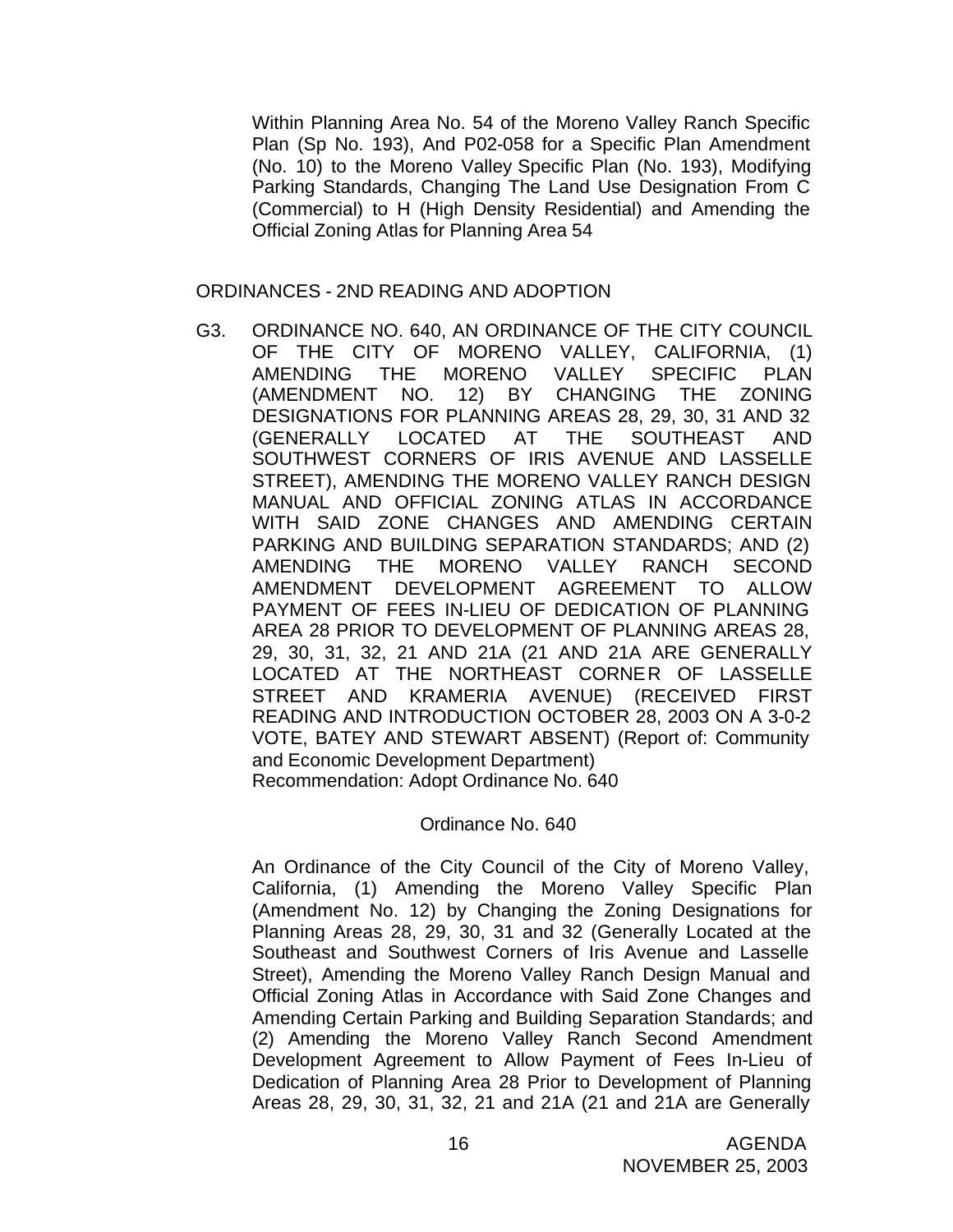Located at the Northeast Corner of Lasselle Street and Krameria Avenue)

G4. ORDINANCE NO. 639, AN ORDINANCE OF THE CITY COUNCIL OF THE CITY OF MORENO VALLEY AMENDING TITLE 1 OF THE CITY OF MORENO VALLEY MUNICIPAL CODE, BY ADDING A NEW CHAPTER 1.10, RELATING TO CIVIL CITATIONS (RECEIVED FIRST READING AND INTRODUCTION OCTOBER 28, 2003 ON A 4-0-1 VOTE, BATEY ABSENT) (Report of: Community and Economic Development Department) Recommendation: Adopt Ordinance No. 639

### Ordinance No. 639

An Ordinance of the City of Moreno Valley Amending Title 1 of the City of Moreno Valley Municipal Code, by Adding n New Chapter 1.10, Relating to Civil Citations

G5. ORDINANCE NO. 642, AN ORDINANCE OF THE CITY COUNCIL OF THE CITY OF MORENO VALLEY, CALIFORNIA, APPROVING P02-058 FOR A SPECIFIC PLAN AMENDMENT (NO. 10) TO THE MORENO VALLEY SPECIFIC PLAN (NO. 193) MODIFYING PARKING STANDARDS, CHANGING THE LAND USE DESIGNATION FROM C (COMMERCIAL) TO H (HIGH DENSITY RESIDENTIAL) AND AMENDING THE OFFICIAL ZONING ATLAS FOR A 10.24 PARCEL OF LAND IN PROJECT AREA 60 (SOUTHEAST CORNER OF MORENO BEACH DRIVE AND JOHN F. KENNEDY DRIVE) WITHIN THE MORENO VALLEY RANCH SPECIFIC PLAN (RECEIVED FIRST READING AND INTRODUCTION NOVEMBER 4, 2003 ON A 3-2 VOTE, BATEY AND WEST OPPOSING) (Report of: Community and Economic Development Department)

Recommendation: Adopt Ordinance No. 642

Ordinance No. 642

An Ordinance of the City Council of the City of Moreno Valley, California, Approving P02-058 for a Specific Plan Amendment (No. 10) to the Moreno Valley Specific Plan (No. 193) Modifying Parking Standards, Changing the Land Use Designation from C (Commercial) to H (High Density Residential) and Amending the Official Zoning Atlas for a 10.24 Parcel of Land in Project Area 60 (Southeast Corner of Moreno Beach Drive and John F. Kennedy Drive) Within the Moreno Valley Ranch Specific Plan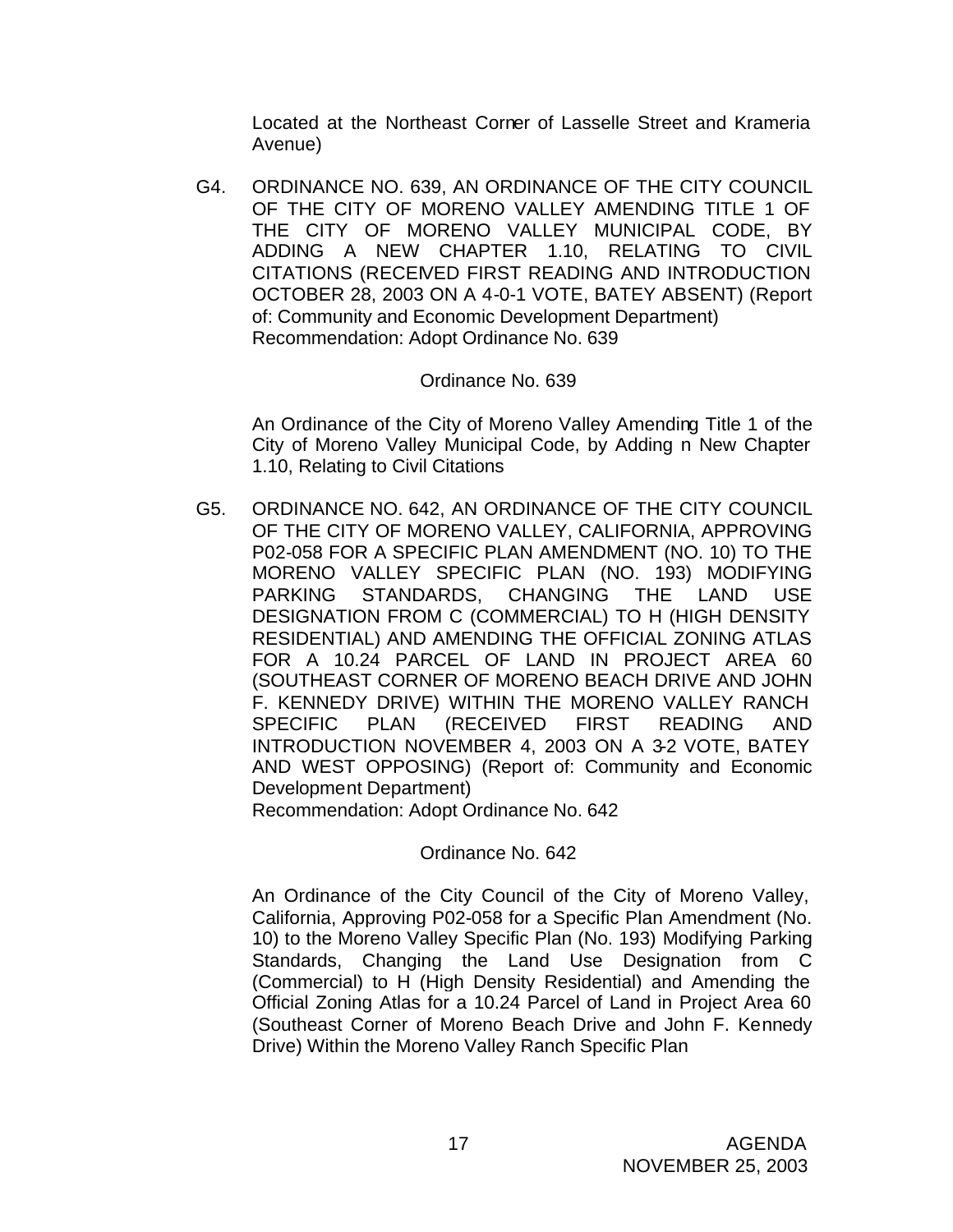#### ORDINANCES - URGENCY ORDINANCES - NONE

#### RESOLUTIONS – NONE

## PUBLIC COMMENTS **ON ANY SUBJECT NOT ON THE AGENDA** UNDER THE JURISDICTION OF THE CITY COUNCIL

Those wishing to speak should complete and submit a BLUE speaker slip to the Bailiff. There is a three-minute time limit per person. All remarks and questions shall be addressed to the presiding officer or to the City Council and not to any individual Council member, staff member or other person.

### **CLOSING COMMENTS AND/OR REPORTS OF THE CITY COUNCIL, COMMUNITY SERVICES DISTRICT, OR COMMUNITY REDEVELOPMENT AGENCY**